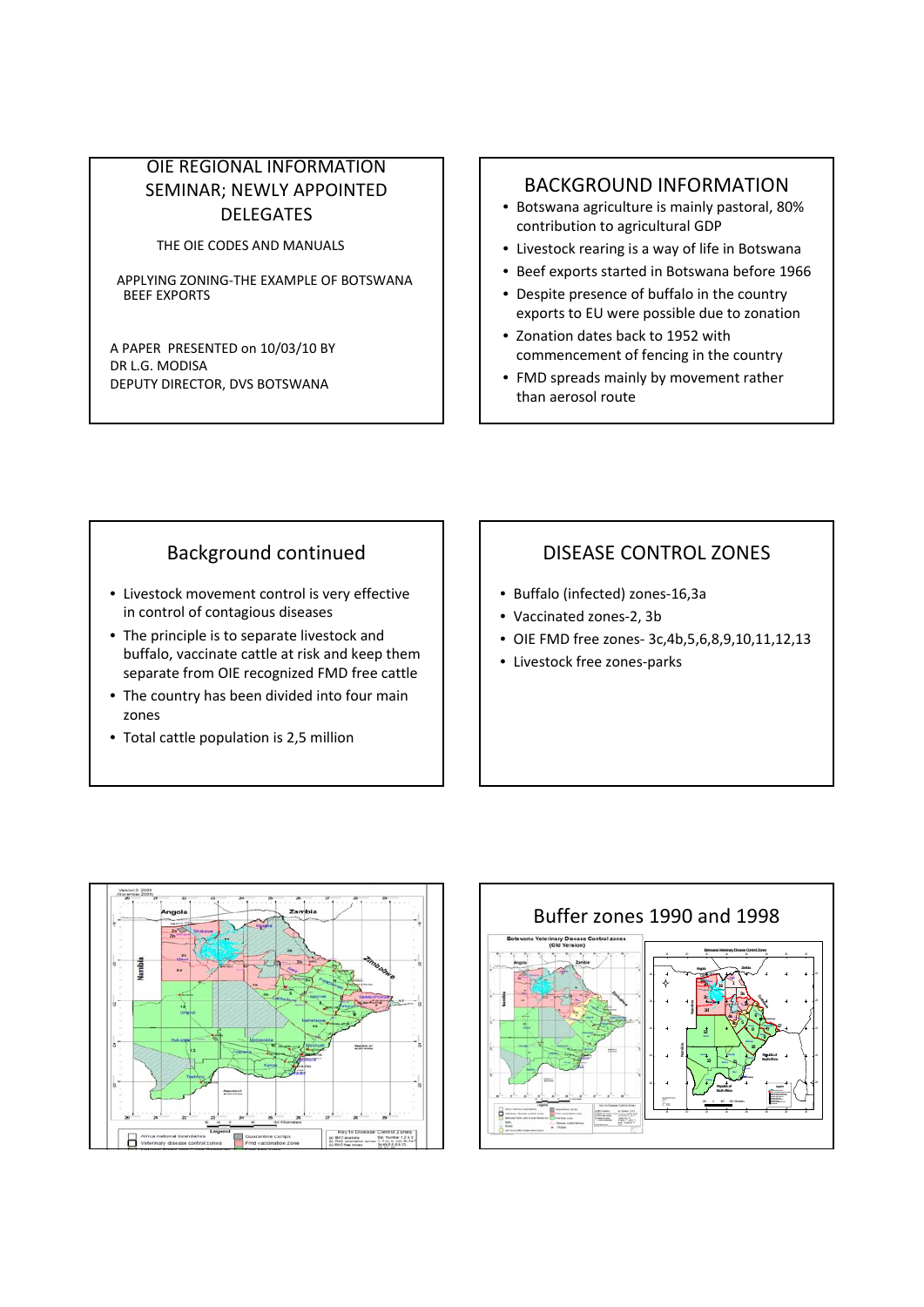### BUFFALO (INFECTED) ZONE

- Secluded by buffalo fence
- Lots of buffalo
- Few livestock esp. cattle about 15000
- Cattle vaccinated three times a year and branded
- Livestock and products not allowed out of zone





# FMD VACCINATION ZONE

- No buffalo in these zones
- Cattle vaccinated twice a year and branded
- Movement out allowed only direct for slaughter
- Movement into zone allowed after quarantine and vaccination
- Beef exported to regional markets
- Total number of cattle 500,000
- Vaccination stopped in Zones 4a and 7 hence not included (195000 cattle)

### OIE RECOGNISED FMD FREE AREA

- No buffalo in these zones
- Cattle not vaccinated for FMD
- Divided into various zones by fences
- Imported cattle branded NO/EU
- Movement from the other zones prohibited
- Surveillance done on farm visits and loading
- Stamping out practiced in case of outbreak
- Status changes with outbreaks

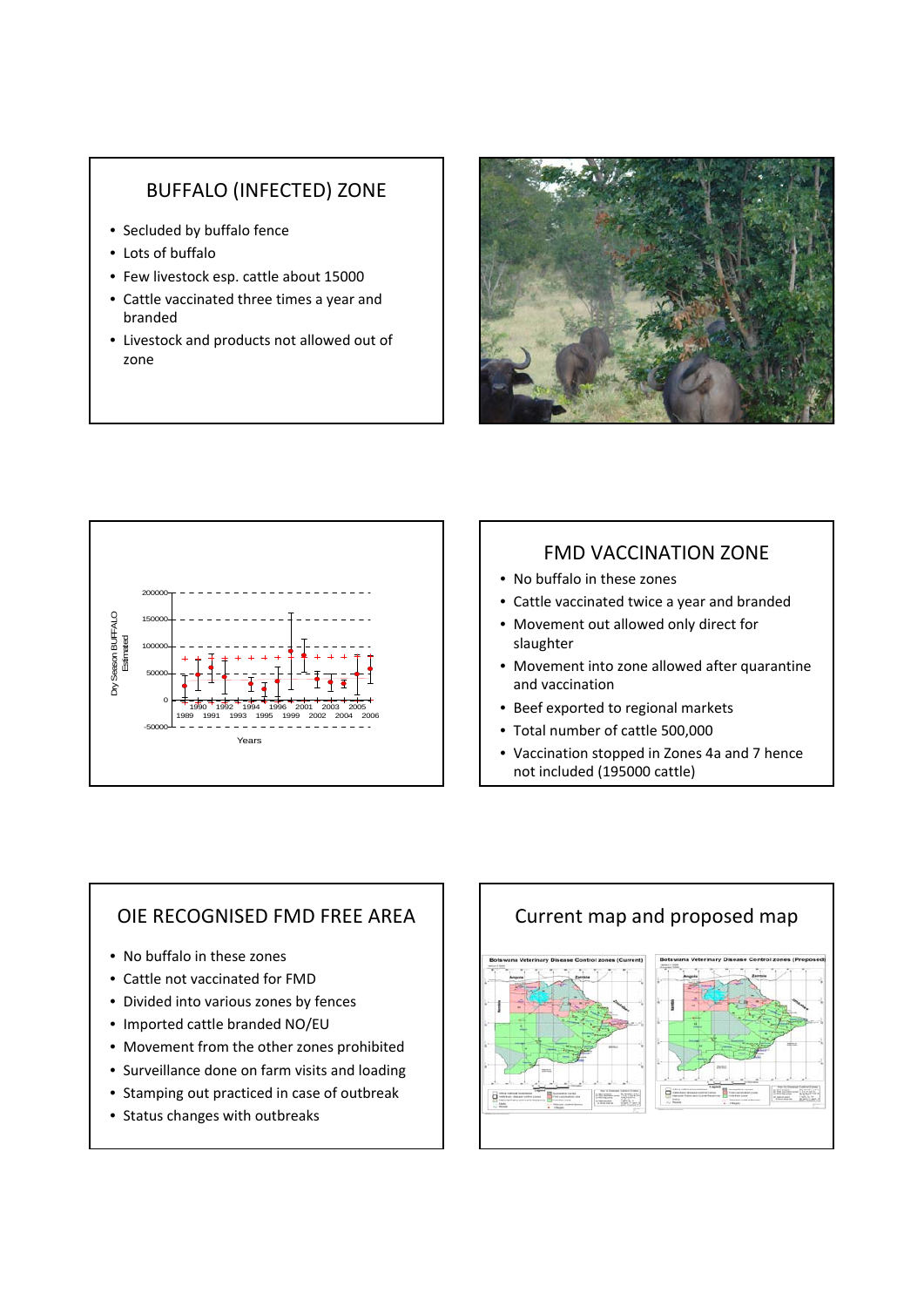#### Livestock free zones

- No livestock allowed in these zones
- These are parks and game reserves
- They cover 17% of total land area
- They have game other than buffalo
- They assume status of where they are located



### Advantages of zonation

- Access to good markets despite endemic FMD status in northern parts of country
- Ability to market cattle from vaccinated zones
- Ability to market from parts of a country even in the face of an outbreak
- Fast return to trade after an outbreak depending on control measures
- Ability to control contagious diseases effectively and efficiently

# Challenges associated with zonation

- The expense of putting up barriers
- The expense of maintaining barriers esp. with elephants around
- Good surveillance systems required
- Collaboration with other stakeholders like conservationists during non compliances
- Resources required to implement disease eradication or control operations